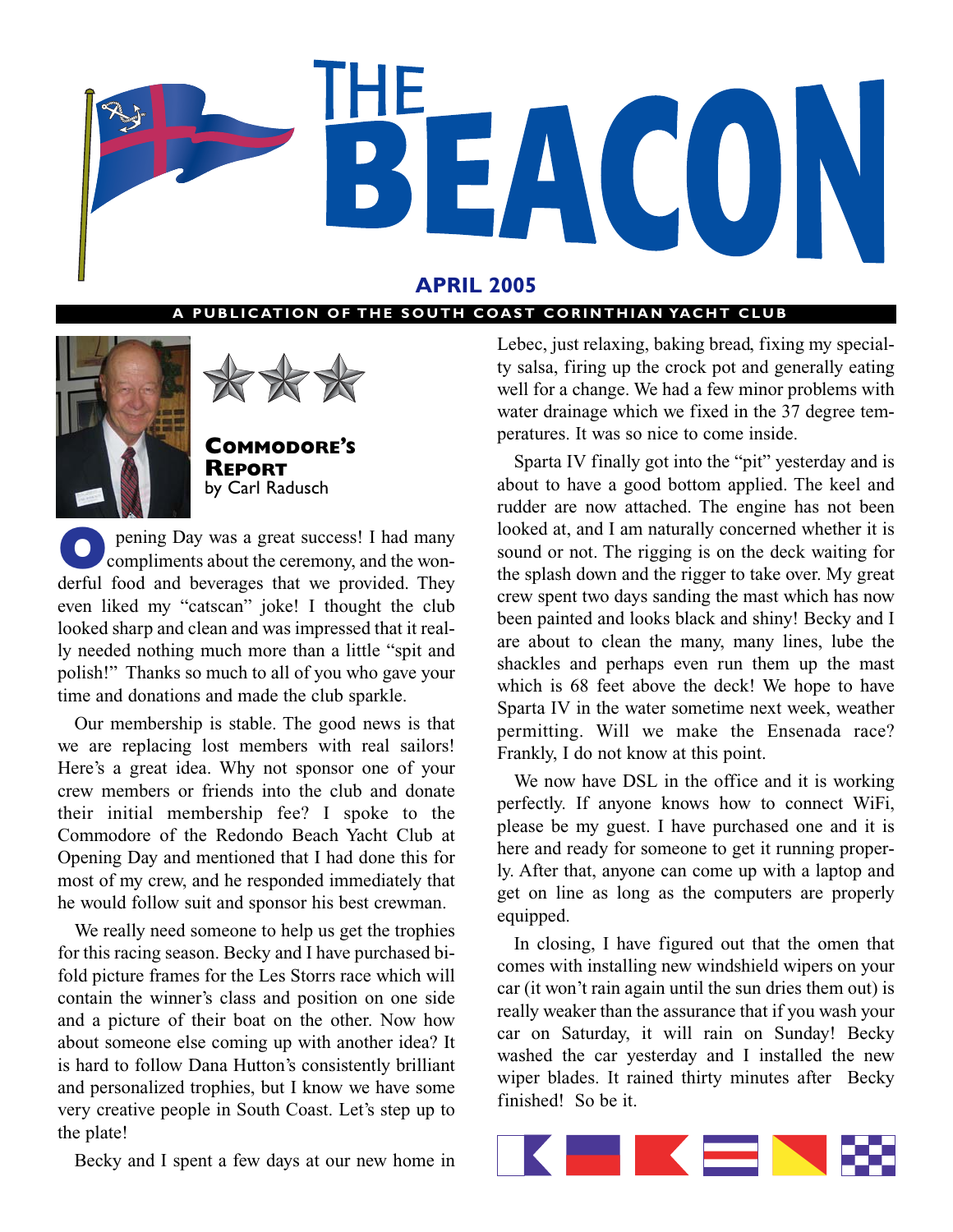#### **April 2005 THE BEACON 2**





#### **VICE COMMODORE'S REPORT** by Sandy Bartiromo

**D**ear Barometer,<br>It seems that ye It seems that you are planning to keep us indoors for a short time longer, uggh.

The first day of Spring, our Opening Day, was beautiful however, and we thank you for the sunshine that made our ceremony memorable.

We also need to thank the crew that helped Darlene Stringfellow with the excellent planning and presentation. The line up of the Lido fleet that served as the parking lot barrier was a very cool idea and looked wonderful on the approach to our seating arrangement and Irish coffee table. Great decoration concept guys!

Dana pleasantly stepped into service to give the invocation that was apropos to the environmental concerns of our harbor. Let us not fail to remember the pollution issues that we are faced with from the recent storms.

With due respect to the commissioning of the new year 2005 and the new Bridge officers that are planning an eventful season on the water, a job well done. Congratulations officers!

My request to club members for this new season is this: Please come out and join us in our cruises, dinners, brunches, and our races. We would like to hear from you and are hoping for the best member response yet. Both the Commodore and Vice Commodore are interested in meeting the needs of our members and are excited to kick off this season with the greatest number of general member participants.

So here is my wish for this season. I wish that I will be able to shake the hand of every member and introduce you to the most exciting Bridge and staff. I wish that each of you will come to the club house or join us in an activity, race, cruise, or BBQ. I wish that you will read your Beacon and email so you will get all the updated news and information from the calendar and publicity committee. And most of all, I wish to SEE YOU SOON.

The season has begun,

- *Sandy B.\*





**REAR COMMODORE'S REPORT** by Jerry Magnuson

**T**he yachting season of 2005 is now officially open. It was so declared by South Coast Corinthian Yacht Club Commodore Carl Radusch this month as SCCYC once again rolled out the blue carpet at the yacht club. Members and the visiting dignitaries from the yacht clubs of Marina del Rey enjoyed a sunny morning sipping Irish coffee, surrounded by racing sailboats and enjoying a very presentable club.

As the weekend progressed, and our officer's bridge toured our yachting community, I noticed one very unique thing. Our club is petite. It is sort of a "boutique" yacht club. However you describe it, our



club is a very comfortable and sociable place to spend time compared to the other clubs. It was very apparent to me that the visiting dignitaries were enjoying "Our" club. *The Lidos corral visitors and members*

I offer my thanks to all the members that contributed efforts in the way of projects for opening day. Also, the efforts that went into the food preparation and servicing are also appreciated.

With that said, what are we waiting for? Enjoy the 2005 yachting season and enjoy being a member of SCCYC. See you at the club and maybe Carl will tell some more jokes – ("cat scan" – I never laughed so hard…).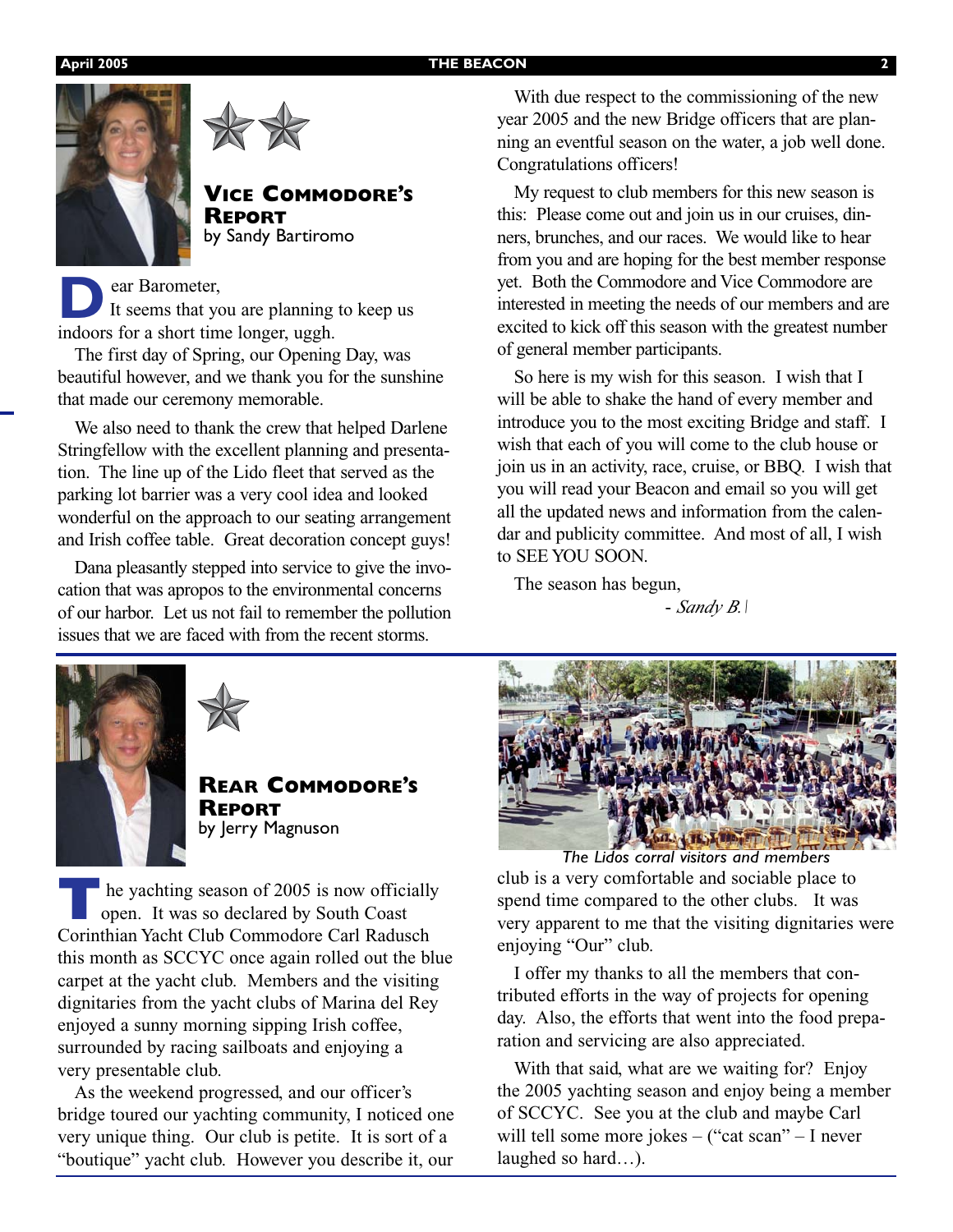



**RACE CHAIR'S REPORT** by Jim Doherty

**South Coast Corinthian Yacht Club closed out the** last weekend in March with the Les Storrs Sailing Regatta. Seventeen boats entered the three races "round the buoys" series. The boats were divided into 3 PHRF classes and 2 one design classes: Martin 242 and Columbia 22s. The PHRF A & B classes were divided by ULDB ratings rather than the regular PHRF ratings, which made competitively, matched A & B classes.

The wind was averaging around 9 knots on Saturday and the seas weren't to rough which made for a real nice day on the water. Due to Sunday being Easter we only ran 3 races on Saturday that gave everyone a chance to hunt Easter eggs on Sunday.

|   | First place for each class are as follows: |  |  |              |  |
|---|--------------------------------------------|--|--|--------------|--|
| . |                                            |  |  | $\mathbf{a}$ |  |

| PHRF A      | John Staff                  | Wildcat (Cheeta 30) |
|-------------|-----------------------------|---------------------|
| PRHF B      | Bryce Benjamin              | Persistence ( /109) |
| PHRF C      | Gimmy Tranquillo            | Brava (Columbia 22) |
| Columbia 22 | Gimmy Tranquillo            | Brava               |
| Martin 242  | Steve Hathaway, Leeds, Cafe | <b>Strange Crew</b> |

The race committee was led by PRO Bob Kellock, who was accompanied by a full crew: Christine Speck, Gary Speck, Tom Estlow, Stu Coleman, Tracey Kenney, and another old pro Bruce Fleck. Tom ran around on the water in his new Boston Whaler as the mark boat accompanied by Stu. Later in the day Christine joined them as a roving photographer she was able to get a lot of great shots of the racers as they were rounding the marks. The Committee boat was that great Islander 36 (Camelot IV)

The day was topped off by great hospitality at the Club by the Red-Apron Brigade (Darlene Stringfellow and Karmen Estlow), in their usual fine style. The racers were treated to hamburgers and hot dogs from the Rick Horner grill, and salads from the kitchen. The bar was ably tended by our Commodore Carl Radusch. There seem to be plenty of beer and mixed drinks for all the racers. The awarding of trophies was held up for a while due to 2 protests, but those were settled and Bob Kellock



made the presentations. Each winner received a folding picture frame with a picture of their boat on one side and a parchment describing the event on the other side. The trophies were the handy work of Carl Radusch and Kalina Noelle.

I'm sure there were many volunteers I failed to mention by name, let me say Thank You All.



*Persistence and Booyaa in the Les Storrs Race*

Our next Club race event is the Corinthian Cup on Memorial Day Weekend in May. We'll race to King Harbor for dinner at the Redondo Beach Yacht Club on Saturday, stay the night in borrowed slips, and then race back to Marina del Rey for a BBQ at SCCYC on Sunday. That leaves Monday open to relax and recoup!

The Newport-Ensenada Race starts from Newport Harbor on April 22nd. We expect to have a few Club boats making this traditional trek south.

Check the ASMBYC calendar for April. There are a lot of racing events including the Spring Keelboat Regatta, Sunset Series Seminars, Sunset Series, Mac Jones, Chuck Stein and Bill Stein races.

Hope to see you on the water *-Jim*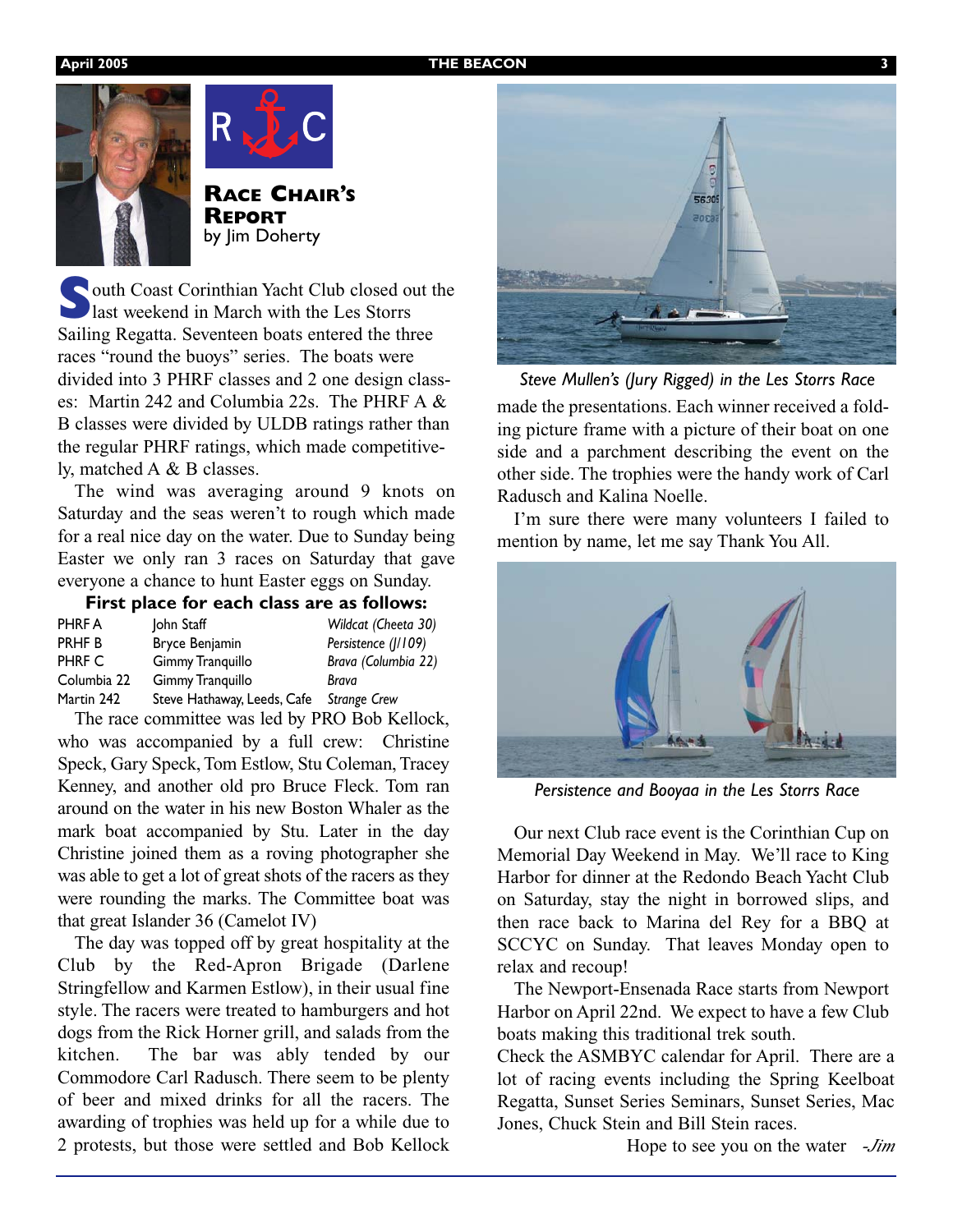

## **Local Lido Litter.**

I am not sure if the next beacon will arrive before Fleet 2 has hosted their first Regatta, but I am writing this at altitude and speed as I head east to spend Easter weekend with my wife Michelle.

Last night Fleet 2 held an impromptu meeting to sort out the details for April 2, and it occurs to me that regardless of how the event turns out, a greater success has already been achieved in that a diverse group has come together through the lifestyle of sailing to create something of value and enjoyment. I would like to publicly acknowledge each of the Lido 14 Fleet members for their participation. We have been blessed with a very compatible group with varying talents and interests that have fostered the growing success of this fleet. These successes require energy to maintain momentum and the best way to accomplish this is to selectively expose potential members to what the rest of us currently appreciate.

Contemporary distractions continue to multiply; cable, premium cable, X-Box, PlayStation, award shows, and behind-the-scenes award shows, increased traffic and commuting times, etcetera. The pressure continues to mount on finding a respite from the daily grind. For those of us already indulging in the sailing lifestyle, the benefits are as obvious as they are satisfying and we should feel obligated in a sense to "share the wealth" so to speak with the uninitiated. It does not have to begin with an outright sailing invitation, there are many landlubbers who protest against being cold and wet (hello, wife) but can still enjoy the fringe benefits of becoming active at SCCYC.

#### (insert segue here)

Recently, several LLL members hosted a wine tasting on the fly; \$10 bucks a-piece and a quick trip to LA Wine Company, resulted in three bottle of white, two bottle of red, and an offering of port. The intention (aside from merely enjoying some wine), was to sample some varietals off the beaten path; i.e., no Chardonnay, Cabernet Sauvignon, or Charles Shaw of any type!

The whites were a half-dry Riesling; a proprietary blend of Semillon, Sauvignon Blanc, Vognier, and Chardonnay;

and a straight Viognier. The Riesling was the surprise of the bunch, mostly because it was not sweet as many expected, but had good fruit and a nice acidity to it that made it refreshing. The blend was not as well received, the chardonnay overpowered the wine and gave it that overoaked/buttery dominance that tasted as if you were drinking buttered popcorn…not really what you look for in a WINE! The Viogner was much better...

The reds were dry blends, one from Portugal had varietals that I had never even heard of and Bob Kellogg was consulted on providing his Hooked-on Phonics lesson on correctly deciphering the label. Te other red was a French Rhone blend, heavily biased with Grenache. The universal comments were that food was needed to really compliment them, although a few imbibers had nothing complimentary to say about them, citing excessive dryness…oh well, more wine for those of us more tannic-inclined!



*Lidos at attention during Carl's address*

SCCYC's resident Porto sommelier, Tom Estlow, gave the Australian Tawny Port a moderately enthusiastic thumbs up, capping (corking?) an enjoyable night. A pretty good value for \$58.68. There has been discussion of hosting a more elaborate tasting perhaps once a quarter…look in future Beacons and the Fleet 2 website for details for the upcoming Local Lido Litter Libations.

As always, the Local Lido Litter extends an invitation to join us either on or off the water…

The Columbia 22 fleet is more active with three

of SCCYC's boats going gunwale to gunwale in the Les Storrs Race. Upcoming COL22 events include the SCCYC Corinthian Cup, May 28-29 and a



Paradise Cove Cruise June 18-19. For more info, contact Steve Mullen @310-990-3216 or visit the website:

http://www.columbia22.com/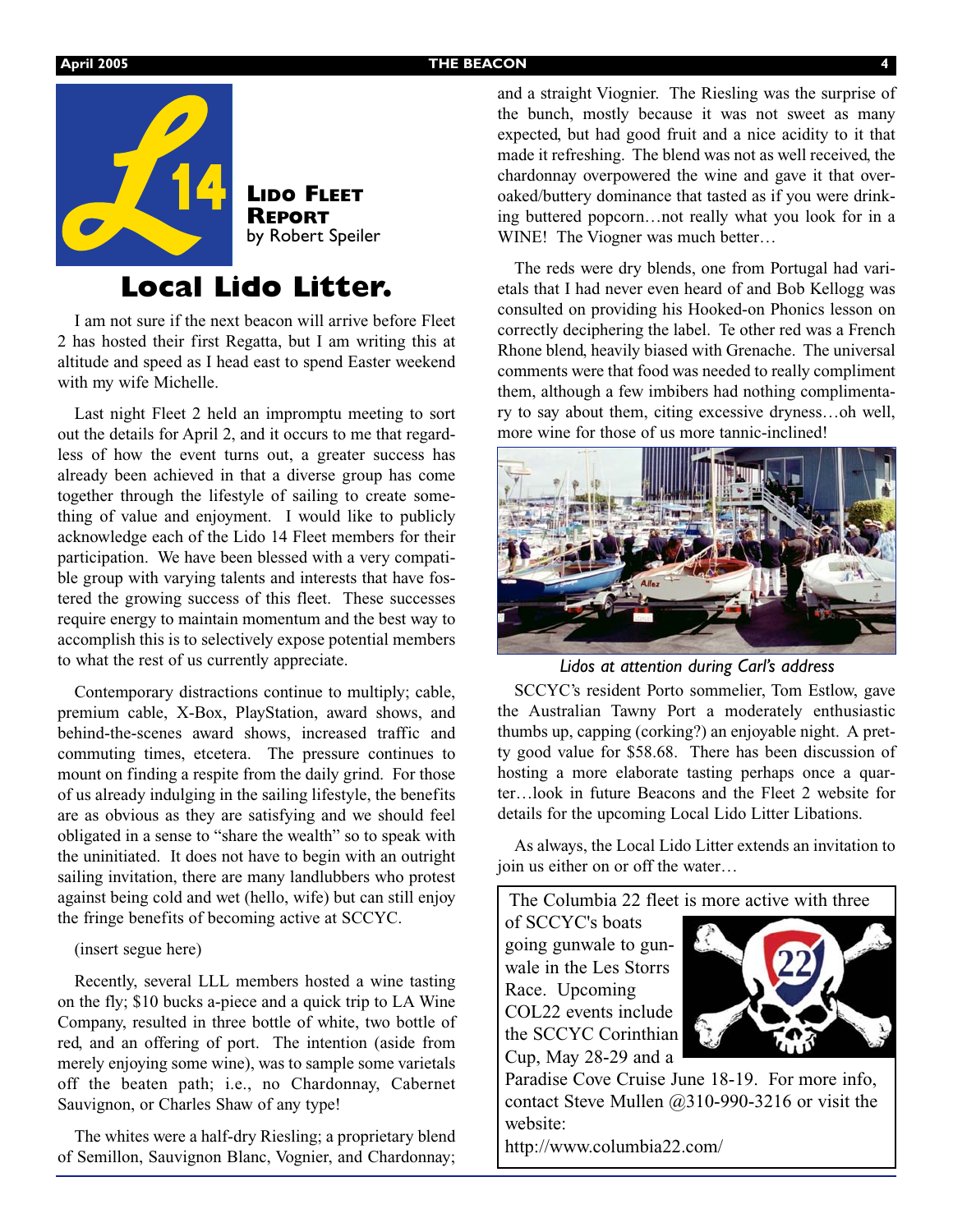### **HOUSE CHAIR'S REPORT** by Rick Horner



ere are our newlyweds, Mark and Nancy Tilford enthusiastically holding up and swearing allegiance to our new, hot of the press SCCYC 2005 Handbook and Roster.

Finally the long overdue 2005 SCCYC HANDBOOKS are finished, printed and being handed out. It's contents are in 6 parts preceded by our Commodore's Message

- 1) Membership Roster
- 2) Club History
- 3) Club By-Laws
- 4)House&Port Rules
- 5) Job Descriptions and
- 6) Hoist Procedures and Authorization Form.

Please check your name in the roster in the front of the handbook for accuracy.

Take a few minutes to read through the Handbook as there is an abundance of information and knowledge that might surprise you and give you inspiration to become more active in the club and sure is good bedtime reading.

If you have any corrections, questions, overlooked typos or comments please email me at LoneRangerMDR @aol.com. The Handbook process underwent a tedious year of compilation, committee meetings and board decisions and finally met with approval sometime late October/November. We believe that everything is covered here to make the club function smoothly, set a standard of protocol if any hotly contested

#### **April 2005** THE BEACON

issues arise and hopefully will guide the club to many more years of great racing, sailing and social activities.

If you need a copy and do not find one behind the bar feel free to contact Handbook/By-Laws Committee Chair Rick Horner (house-chair), and one will be furnished to you promptly.

The standard for updates are as follows. I can print new copies with updated information on only part one of the book, the SCCYC Officers, Staff and Membership Roster Information only. The content of the remainder of the book is subject to Handbook Committee review and Board Discussion and Approval only. But feel free to make suggestions, criticism or update of Club History. If there is anything that we should consider it is worth the discussion.

Well last weekend went wonderful. First I was the photographer for the very warm and loving wedding of Mark and Nancy Tilford. I had such a good time, the food was excellent and fortunately for the Bride and Groom I ordered the weather to clear up as the ceremony begun.



*Wedding Cigars!*

Held at the old Standard Oil Women's Club in El Segundo, you could feel the spirit throughout the afternoon and into early evening. Of course no occasion of Mark would be complete without a contingency of Cigar entourage.

Then on Sunday was opening day. I always look forward to the Canon fire! Once again thanks to Darleen & Carmen the event went off flawlessly. I marveled at the maneuvering of the Ferry Boats within the confines of our narrow dock, but the Harbor Patrol, Sheriff and Fire Crew are mas-



*The Ladies in Red*

ter Captains. My ongoing project of the SCCYC Bridge parking lot/flower bed got a make over and I planted a few perennials that should bloom by Summer. If only I could get the management to fix the sprinkler system. I bought a new long, kink free hose that is behind the building that actually reaches so if you are washing your boat, car or hosing off the Marlin or Swordfish you caught while trolling a fishing line in-between races, please water our garden if you think of it.

Lastly, the new BBQ is spectacular! However it has a safety feature that you all should know about. The Propane Gas tank must be turned off after use. If not then you will have problems firing up the grill the next time someone uses it due to a safety valve in the connection hose. The procedure is, turn on the gas valve on the propane tank first but only if it has been off and cooled off then turn on the grill knobs to Light Flame then press the magic button on the face of the Grill and you should have no problem. This model does not use lava rock, so don't panic. Please keep it clean and turn off the propane and

cover the grill when you are done. It should give us years of use as many of the connection parts are stainless steel and the grill itself is cast iron!



*Ready,Aim, BOOM*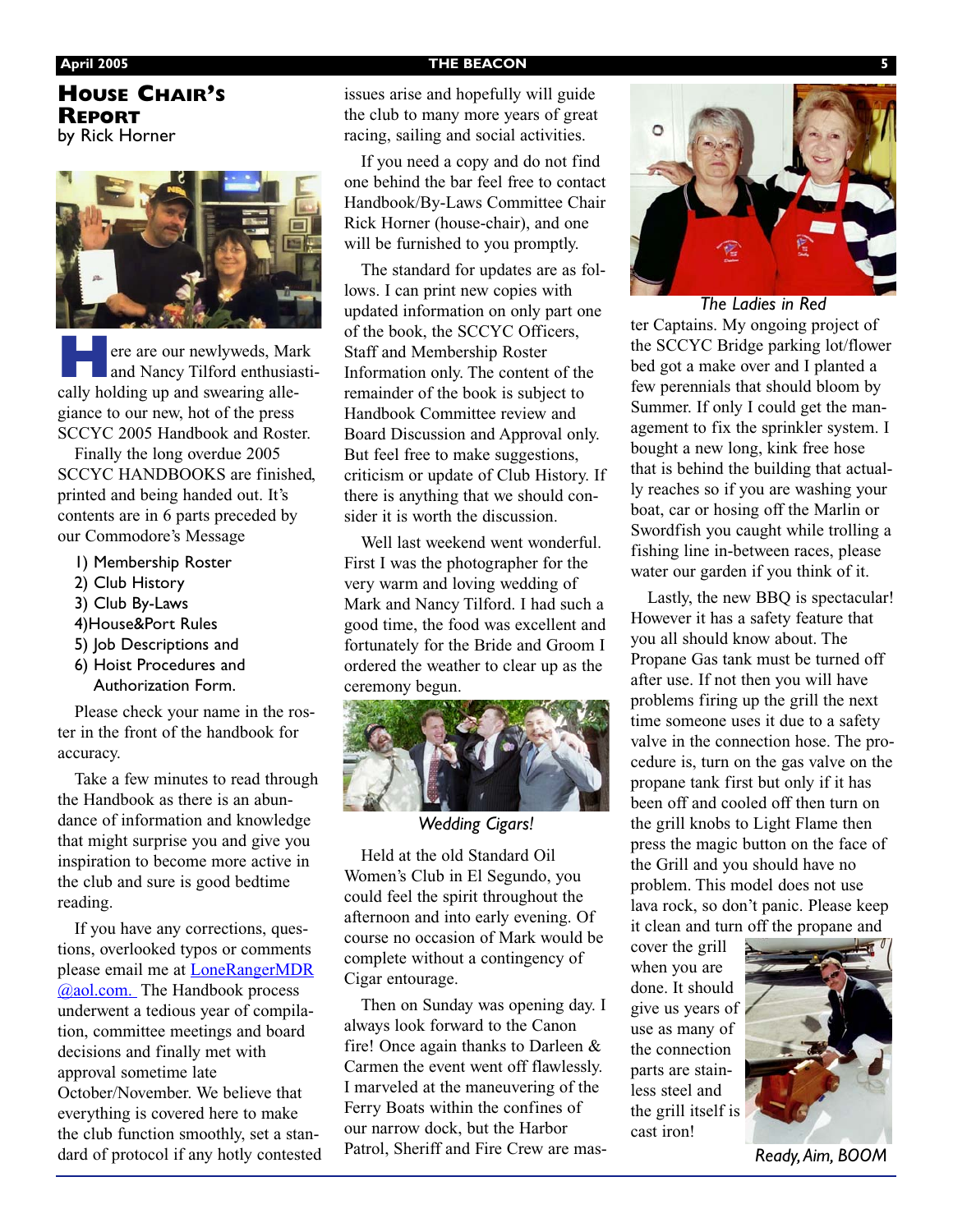| Blub Dinners<br><b>6 Brunches</b>    |                        |                             |                   |                                                       |                    |  |  |  |
|--------------------------------------|------------------------|-----------------------------|-------------------|-------------------------------------------------------|--------------------|--|--|--|
| <b>First Friday</b><br><b>Dinner</b> |                        | 2nd Sunday<br><b>Brunch</b> |                   | <b>Friday or Saturday</b><br><b>Membership Dinner</b> |                    |  |  |  |
| 01/07                                | <b>Carl Radusch</b>    | 01/09                       |                   | 01/22                                                 | <b>Rick Horner</b> |  |  |  |
| 02/04                                |                        | 02/13                       | Dana Hutton       | 02/19                                                 | <b>Bob Kellock</b> |  |  |  |
| 03/04                                | <b>Paul Muggleston</b> | 03/13                       | Lido Fleet Brunch | 03/25                                                 | Kalina Noelle      |  |  |  |
| 04/01                                |                        | 04/10                       |                   | 04/23                                                 | Sandra Bartiromo   |  |  |  |
| 05/05                                | Jim Doherty            | 05/08                       |                   | 05/21                                                 |                    |  |  |  |
| 06/03                                |                        | 06/10                       |                   | 06/18                                                 |                    |  |  |  |
| 07/01                                | <b>Tracey Kenney</b>   | 07/08                       |                   | 07/23                                                 |                    |  |  |  |
| 08/05                                |                        | 08/12                       |                   | 08/20                                                 |                    |  |  |  |
| 09/02                                |                        | 09/09                       |                   | 09/24                                                 |                    |  |  |  |
| 10/07                                |                        | 10/08                       |                   | 10/22                                                 |                    |  |  |  |
| 11/04                                |                        | 11/11                       |                   | 11/19                                                 |                    |  |  |  |
| 12/02                                |                        | 12/09                       |                   | $12/17$                                               |                    |  |  |  |

Our new Commodore has asked for a place in The Beacon for all potential cooks to signup for our Monthly dinners (1st Friday/Saturday or General Membership).

Please contact either Carl or Nancy Werner to signup for your choice of prime dinner dates. **Note:** The scheduled dates are subject to change at each Board Meeting.

# **GOING AGROUND**

#### by Peter Beale

atching on TV the schooner going aground on the beach by Channel Island Harbor reminded me of the saying, "there are two types of sailors, those that have been aground and those that will go aground". While it is hard to go aground in Southern California, the schooner reminds us that it is just a matter of time. The growing silt at the mouth of Marina del Rey has been grabbing boats, the sewer pipe that extends out to sea about two miles south of the Marina catches about 12 boats each year, and when the summer afternoon fog roles in a number of boats end up in the surf and on the beach.

My first time aground was trying to leave Yarmouth Harbor in the Solent, Isle of White UK in a 45ft wooden sloop with a 7ft draft and 55ft mast. We had stopped overnight on Friday and planed an early getaway to sail down to Pool harbor on the Saturday. Friday night festivities in the local yacht club resulted in a later wake up than we had wanted. There was a spring tide and a 16ft range rather than the normal 10 to 12 ft. I calculate the depth and, having been in an out of the harbor so many times with no problems, ignored the results as being more academic than reality. We cast off with one hour of the

ebb left and the tide falling fast. Just as we were passing the ferry berth we struck. There was no time to back off and in minutes we were healing. Fortunately the mast leant away from the harbor wall but it effectively blocked the harbor exit. We ran out a kedge anchor from the dinghy, put fenders to protect the top sides from the sand bottom and waited. Needless to say the Harbor Master and boat skippers with smaller draft were not happy. On the other hand our friends from the club all came down to the harbor to taunt us. It is very strange trying to sit on a boat while it is on its side and then as it slowly comes upright again. It took 4 hours before we were floating.

The next grounding happened because I did not prepare compass courses going into Lymington at night. I had been in and out of the harbor so many times during the day that I thought I knew the way to just follow the buoys. It is embarrassing being just a few yards off the fairway, stuck in soft mud, and watching everyone else sail past and wondering if one would get to the club before the bar closed.

I was lucky that my grounding baptism happened on sand and mud and not rock.

I now am very cautious with my tide calculations and always have compass courses marked out before entering a new harbor or any harbor at night.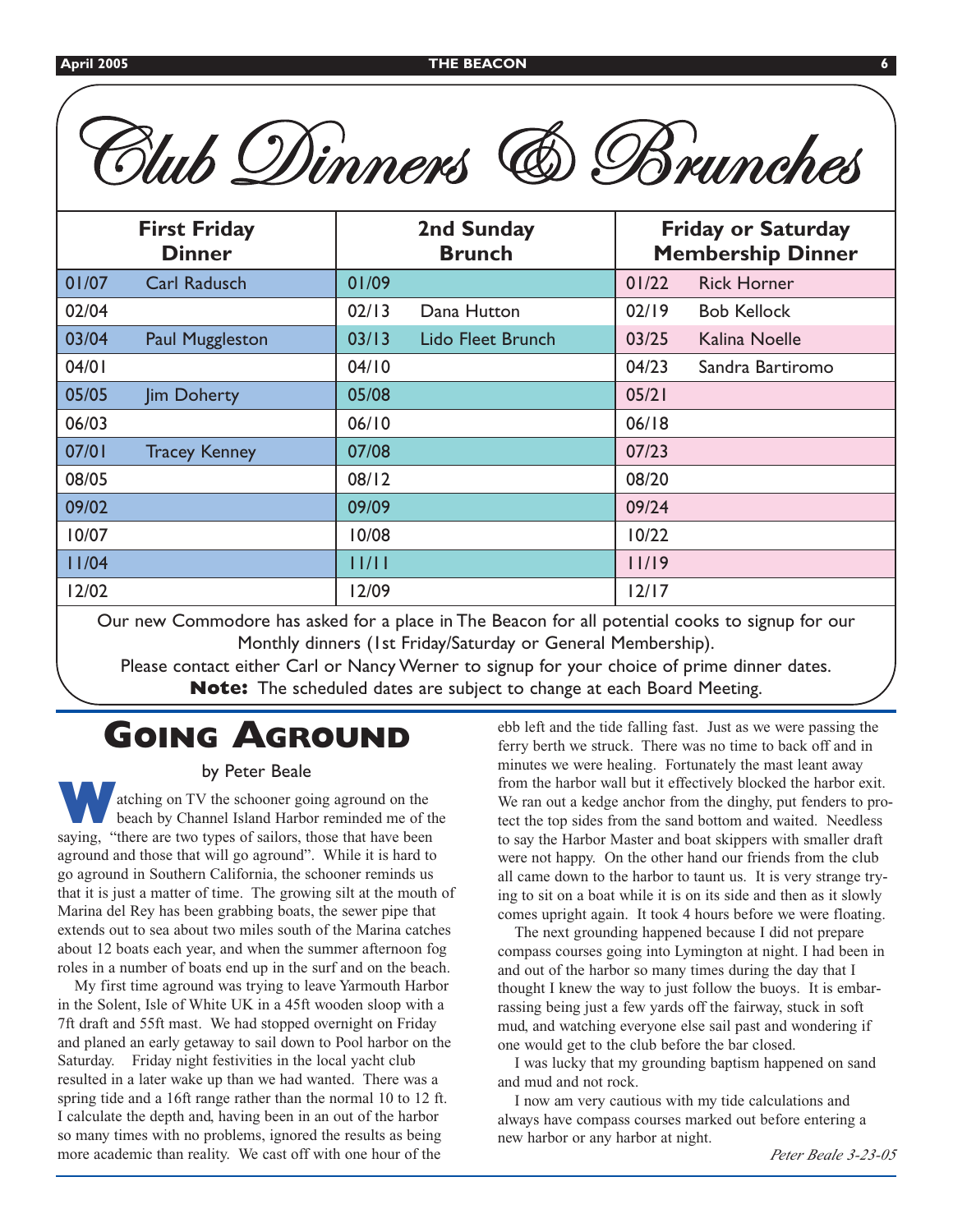# O.D. SCHEDULE

|       | Friday 1800 - 2200 Hrs<br>(Year Round Hours) |       | Saturday 1200-1600 Hrs<br>(Winter Hours) | <b>Sunday 1200-1600 Hrs</b><br>(Winter Hours) |                      |  |
|-------|----------------------------------------------|-------|------------------------------------------|-----------------------------------------------|----------------------|--|
| 04/01 | <b>Paul Muggleston</b>                       | 04/02 | Sandy Bartiromo                          | 04/03                                         | <b>OPEN</b>          |  |
| 04/08 | Harry Johnson                                | 04/09 | Fran Kronwitter                          | 04/10                                         | <b>Kay Miller</b>    |  |
| 04/15 | John Donahue                                 | 04/16 | John Fischer                             | 04/17                                         | Stu Coleman          |  |
| 04/22 | Patrick Hafer                                | 04/23 | Mike Oliveau                             | 04/24                                         | Ren Oden             |  |
| 04/29 | Mike Cheda                                   | 04/30 | Mark Spector                             | 05/01                                         | Carl Radusch         |  |
| 05/06 | Jotham Schwartz                              | 05/07 | Gene O'Connell                           | 05/08                                         | <b>Clark Garrett</b> |  |
| 05/13 | John Thomas                                  | 05/14 | <b>Bud Zucker</b>                        | 05/15                                         | <b>Gary Magnuson</b> |  |
| 05/20 | <b>Steve Weinman</b>                         | 05/21 | Kalina Noelle                            | 05/22                                         | Angel Lopez          |  |
| 05/27 | <b>Tracey Kenney</b>                         | 05/28 | <b>Ward White</b>                        | 05/29                                         | Ron Johnston         |  |
|       | Ist Friday @ the Club                        |       | <b>General Membership Meeting</b>        | 2nd Sunday Breakfast @ the Club               |                      |  |

If you cannot fulfill your duty on your assigned date, please get a replacement and notify Nancy Werner (webmaster@sccyc.org) of your replacement. It is your responsibility to fulfill your duty or find a replacement; otherwise you may be assessed a donation of up to \$25.

**Reminder**: Please fill out the OD logbook, as it may be the only record that you fulfilled your duty. **NOTE**: The sponsoring member introduces the new Member to O.D duty on the first tour.

| <b>BOARD OF</b>  | Commodore           | Carl Radusch              | 310-489-3369 | captsparta@yahoo.com    |
|------------------|---------------------|---------------------------|--------------|-------------------------|
|                  | Vice Commodore      | Sandy Bartiromo           | 310-721-0244 | sbarto02@yahoo.com      |
|                  | Rear Commodore      | Jerry Magnussen           | 310-503-1455 | jerry@magnuson.us       |
| <b>DIRECTORS</b> | Jr. Staff Commodore | <b>Terry Stringfellow</b> | 661-835-9204 | rCommodore@sccyc.org    |
|                  | Fleet Captain       | Robert Spieler            |              |                         |
|                  | Port Captain        | <b>OPEN</b>               |              |                         |
|                  | Secretary           | Tom Estlow                | 310-457-9691 | Secretary@sccyc.org     |
|                  | Treasurer           | <b>Bruce Fleck</b>        |              |                         |
|                  | Membership Chair    | Paul Muggleston           |              |                         |
|                  | Race Comm. Chair    | Jim Doherty               | 310-821-9830 | racechair@sccyc.org     |
|                  | House Chair         | <b>Rick Horner</b>        | 310-756-7425 | HouseChair@sccyc.org    |
|                  |                     |                           |              |                         |
|                  | Judge Advocate      |                           |              |                         |
| <b>CLUB</b>      | Fleet Surgeon       | Sandy Clark               | 310-821-3596 | sandy77026@aol.com      |
|                  | Cruise Chair        |                           |              |                         |
| <b>STAFF</b>     | Social Chair        |                           |              |                         |
|                  | Publicity Chair     | Kalina Noelle             | 310-798-8022 |                         |
|                  | Quartermaster       | Tom Estlow                | 310-457-9691 | Quartermaster@sccyc.org |
|                  | The Beacon Editor   | Stu Coleman               | 310-821-6407 | reliance@cooldaddy.com  |
|                  | Bar Manager         | <b>Gary Speck</b>         | 310-334-6688 | bar_manager@sccyc.org   |
|                  | Recycling           |                           |              |                         |
|                  | Historian           |                           |              |                         |
|                  | Trophy Chair        |                           |              |                         |
|                  | <b>Web Master</b>   | Nancy Werner              | 310-337-1378 | WebDesigner@sccyc.org   |